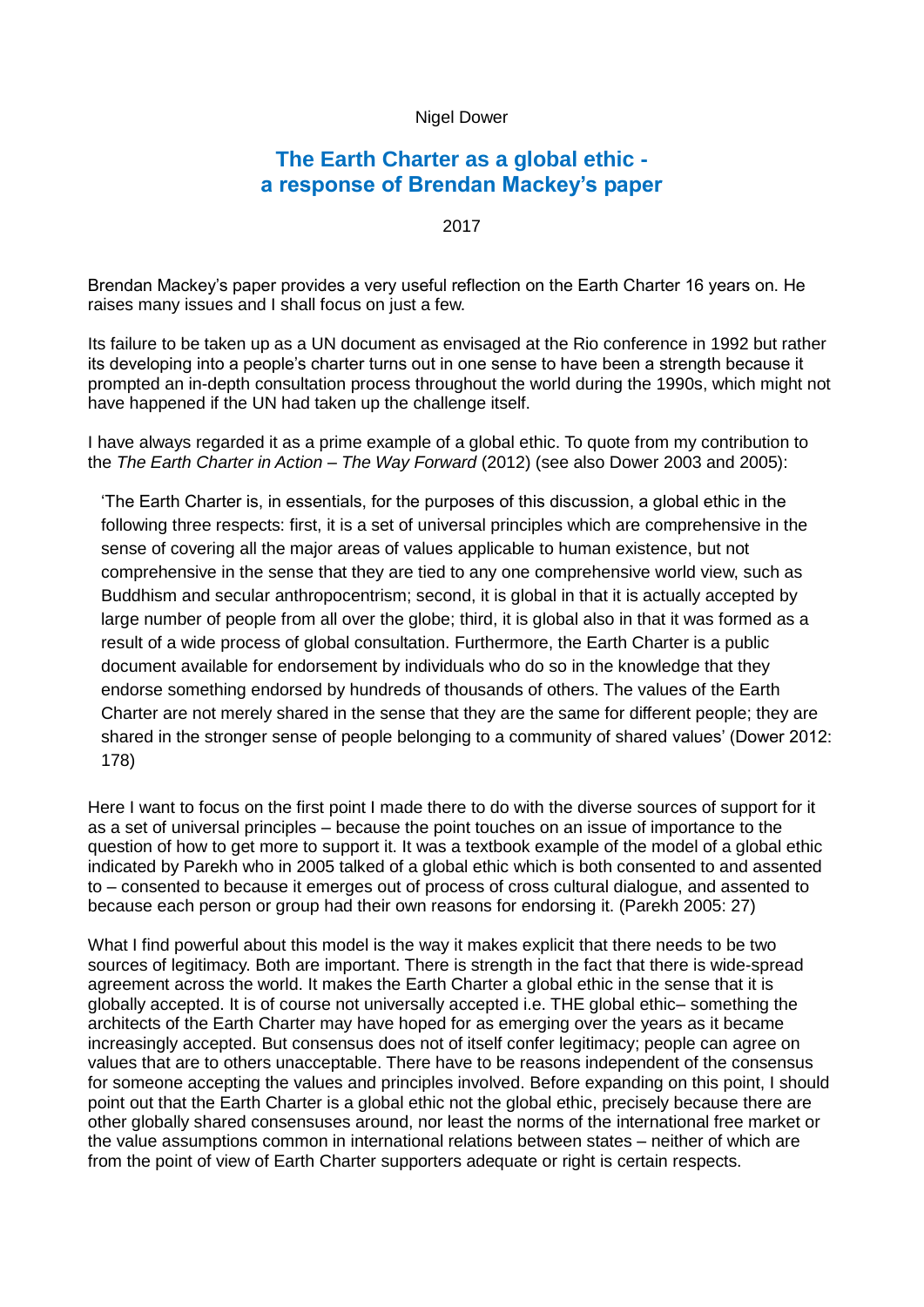On the question of updating, Mackey's focus on the need for more stories to justify its principles brings out the need to emphasise the 'assent' part of the Earth Charter as a global ethic. But this touches of a big issue of interpretation of what kind of statement the Earth Charter is. Why might people have reasons to assent to it? One approach, favoured by Ron Engel who played a central role in forging the EC, is to see it as providing its own ethical vision, world-view or grand narrative, which in virtue of its form, content and completeness is itself sufficient ethical reason to endorse it or assent to it. (See e.g. Engel 2014) Another approach is to see it as a set of values and principles that a wide variety of people may come to accept as chiming with their philosophical, theological or otherwise understood world-views – whether they be Kantian, Utilitarian, Christian, Buddhist, enlightened anthropocentric, biocentric etc.

This is not of course to claim that *anyone* who is Kantian or Christian would affirm these values and principles or welcome the fact that there is convergence on them from different world-view perspectives – far from it. This is for two reasons which are important to recognise when we seek new supporters. First within every major theology or philosophy there are numerous interpretations not only of what the core belief really mean but also how they are to be translated into actionguiding values and principles in the light of their – often differing – understandings of how the world is i.e. the key facts. Second within each word-view – theological or philosophical – there are different views about the importance of convergence of values anyway. If for instance one asserts that one's own world-view is correct and others wrong in such a way that values are not worth much unless embedded in the correct world-view, one will disagree with others who welcome the convergence of values and are more inclined to think that different world-views have some measure of truth in them. It is the adherents of theologies and philosophies who are more inclined to the latter approach who welcome the emergence of shared values such as the Earth Charter.

As between these two approaches mentioned earlier – the Earth Charter as its own world-view and the Earth Charter as supportable from many world-views – there are two issues, theoretical and practical. The theoretical issue concerns its ontological status – what kind of 'thing' is it? Whilst I am inclined to see it as a very rich set of values and principles supportable from many world-views, the issue is a deep philosophical one which there is no space for discussion in this essay. On the practical issue, we have to ask the question: if promoting the Earth Charter as a new world-view or promoting it as something to be supported from many world-views likely to gain more adherents? I am inclined to take the view 'horses for courses' - that is, presenting it as something that could be a world-view in its own right AND as something others may have good reason to endorse from their own standpoint is the right approach: a lot will depend on context and audience. But I think it is clear that Mackey's approach confirms my sense of it as a set of values that needs be endorsed from many perspectives, and that we should encourage the development of this.

If the Earth Charter is a set of values and norms that are global in their content, that is those endorsing them see them as applicable to all human beings, then we need to recognise that whilst the Earth Charter is itself one set of values and norms i.e. ONE global ethic (as a normative universal framework), there are various ethical theories that may support it. If we see a global ethic as not merely a set of values and norms but a set of values and norms PLUS the justifying story, then in the latter sense there may be quite a variety of global ethics (plural) for which the Earth Charter is the or a central normative part. This is not a problem so long as the fact of different justifying stories only leads to healthy dialogue about them and not antagonism or divisive attitudes. Dialogue (as part of continuing source of legitimation) *between* those who support the Earth Charter is indeed important, but also with those of different persuasions.

I have suggested above that consent or consensus on core values does not confer legitimacy on its own unless there are reasons, independent of the consensus, that the consenter assents to, but of course it is equally true that if a thinker merely focusses on her own theoretical reasons for accepting a set of globally applicable values without attempting to achieve agreement about values with others with other sets of reasons, then the scope for effective engagement with the world is limited., which is why the Earth Charter as a widely *shared* statement is important. I have suggested a fairly sharp contrast between consent and assent, but it is worth adding that there is one consideration that blurs the difference. If, as in the case with the Earth Charter, the consensus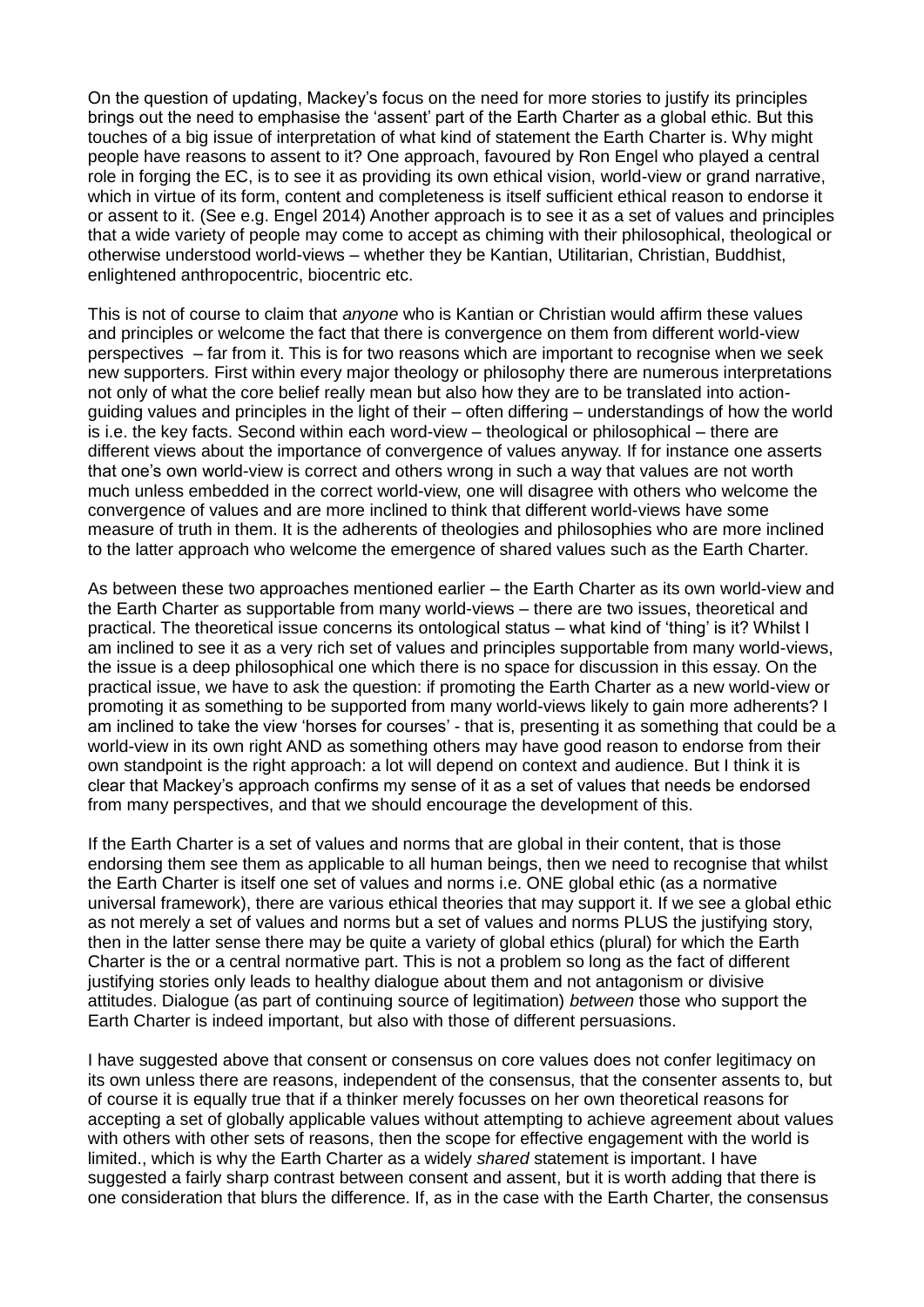is between people all over the world with diverse cultural backgrounds and also the conditions of dialogue are ones of genuine equality, then a reason for assenting to the product of that dialogue is the fact that such a global ethic escapes the charge, often levelled against global ethics, that it is the product of western cultural imperialism. But that reason is hardly sufficient on its own – which is why the justifying story is needed.

My main focus in this chapter has been on the relationship of the Earth Charter to global ethics in the latter's several senses. But there are a number of other points Mackey raises which I wish to comment on more briefly.

Mackey's suggestion that we think of the Earth Charter as soft law is an intriguing idea, but if we work with it, we need to recognise that there are different degrees or kinds of soft law documents. The UN Universal Declaration of Human Rights (1948) is soft law, but its soft law character can have and has had more normative leverage e.g. in leading to the later UN Covenants (1966), because it was passed by the UN. The Opinion of the World Court in 1996 on the legality of nuclear weapons was a soft law judgement which has been appealed to in legal cases, but it and also other UN pronouncements eventually led to the UN decision in 2017 to ban nuclear weapons. Even if as I hope the UN were to endorse the EC, it would still initially be soft law, albeit with more normative leverage than the Earth Charter has now as a people's charter. Its form would change only if it moved to becoming covenant law. But the imperatives in the latter would be more carefully circumscribed than in the Earth Charter which in its imperative aspects is radical, and is in a sense a document speaking truth to power.

Mackey rightly note that parts of the Earth Charter are directive and thus provide imperatives for action. Part of it are indeed couched in idealist visionary language such that almost anyone of good will, whether in government or business or not, could subscribe to it. But parts of it are not and are much more challenging. In that respect it goes *well beyond* the consensuses of UN documents and indeed most conventional thinking – consider its emphasis on *human* development as opposed to a vision of development premised on the centrality or priority of economic growth, its recognition of the intrinsic value on the non-human world whereas most UN documents and conventional thinking still remains anthropocentric in a fairly unenlightened way, and its approach to the use of force, close to being even if not pacifist, as a far cry from the just war assumptions of most people, certainly most people in power.

But these imperatives, as Mackey notes, also provide an ethical framework for individual action. Mackey implies that anyone accepting the Earth Charter is signing up to a demanding ethic for their own lives. He is surely right, but I want to sound a note of caution. No individual could or should do all in her power on any one of them, let alone all of them taken together. This kind of issue came up at the time when Singer published his influential paper (Singer 1972) on the ethic of aid, encouraging us to accept the principle of doing everything in our power consistent with our other ethical obligations, to prevent very bad things from happening like suffering and death. Whilst, as I have argued, our obligation to help others is powerful (particularly to reduce our dependence on practices that harm others), it is not an overwhelming one, given the point of ethics is to enable people to have the space to lead full lives themselves. This point is not meant as a criticism of Mackey's point but to provide a rider to it. Some moral imperatives are more in the nature of imperfect duties not perfect duties. Some imperatives for instance to do with not lying are indeed pressing on all occasions (perfect duties), but others are about our following the imperative in ways that are consistent with all the other ethical considerations that shape our practical decisions, allowing for some latitude and choice over the time and occasion for following them (imperfect duties).

I agree with Mackey's suggestion that we should have an addendum on the relationship with the Sustainable Development Goals (SDGs) as passed by the UN in 2015. But we have to accept that, partly because it emerged from widespread consultation too and partly because it is a UN-agreed statement, it is a powerful and widely – indeed far more widely – accepted set of goals than the EC, that wear their values on or just under their sleeves. We cannot in all honesty say the Earth Charter *adds* ethical values that are altogether missing from the SDGs, but what we can say is that